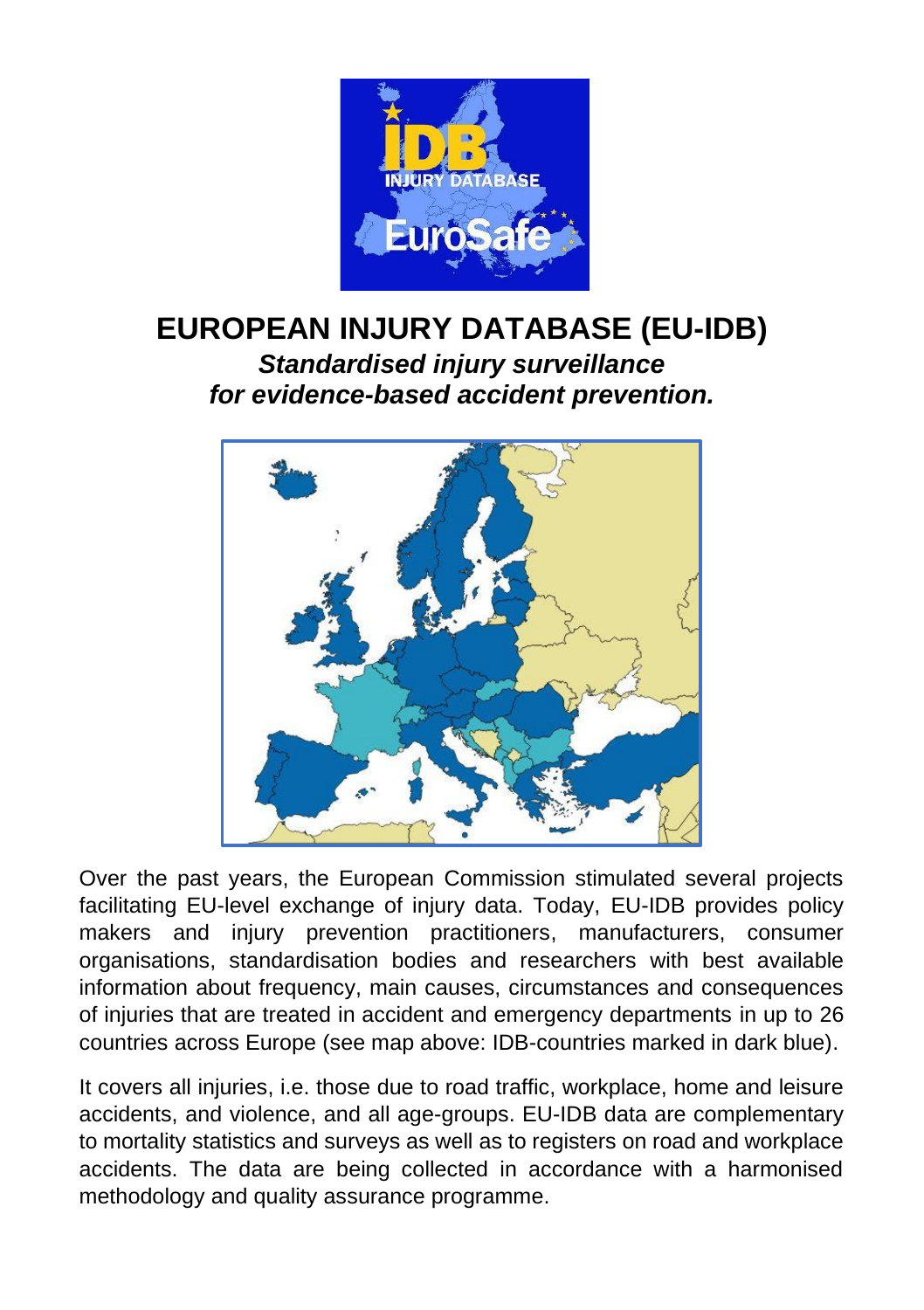EU-IDB is being operated by a network of national EU-IDB data administrators, i.e. national agencies designated by their governments as centres of expertise in injury surveillance. The European Association for Injury Prevention *[\(EuroSafe\)](https://www.eurosafe.eu.com/home)* coordinates the network, assisted by an Advisory Board designated by the EU-IDB data administrators. The database itself is hosted by the Italian National Institute of Health *[\(ISS\)](https://www.iss.it/).*

## **WHAT EU-IDB DELIVERS**

EU-IDB database contains *basic data* on millions of cases reported by up to 26 European countries from 2008 onwards (see table below). Upload of 2018 and 2019-data is currently in progress). From up to 19 countries more *comprehensive information* is available about the circumstances and causes of around 3.5 million injury cases, including details on products that are involved and narratives on the injury event.

| Country               | <b>Basic Data</b> | <b>Comprehensive Data</b> |
|-----------------------|-------------------|---------------------------|
| Austria               | 2009-18           | 2008-18                   |
| Cyprus                | 2009-18           | 2008-13                   |
| Czech                 | 2009-14           | 2009-14                   |
| Denmark               | 2009-16           | 2008-14                   |
| Estonia               | 2012-18           |                           |
| Finland               | 2010-17           |                           |
| Germany (Brandenburg) | 2009-16           | 2009-16                   |
| Greece                | 2012              | 2012                      |
| Hungary               | 2013-14           | 2013-14                   |
| Iceland               | 2010-13           |                           |
| Ireland               | 2013-14           |                           |
| Italy                 | 2009-15           | 2009-15                   |
| Latvia                | 2009-17           | 2008-17                   |
| Lithuania             | 2011-18           |                           |
| Luxembourg            | 2012-18           | 2013-18                   |
| Malta                 | 2009-16           | 2008-16                   |
| Netherlands           | 2009-18           | 2008-18                   |
| Norway                | 2012-17           |                           |
| Poland                | 2013-14           | 2013-14                   |
| Portugal              | 2009-18           | 2009-18                   |
| Romania               | 2013              | 2012-13                   |
| Slovenia              | 2008-2018         | 2008-18                   |
| Spain (Navarra)       | 2013              | 2013                      |
| Sweden                | 2009-15           | 2008-15                   |
| Turkey                | 2012-18           | 2012-2016, 2018           |
| UK                    | 2010-16           |                           |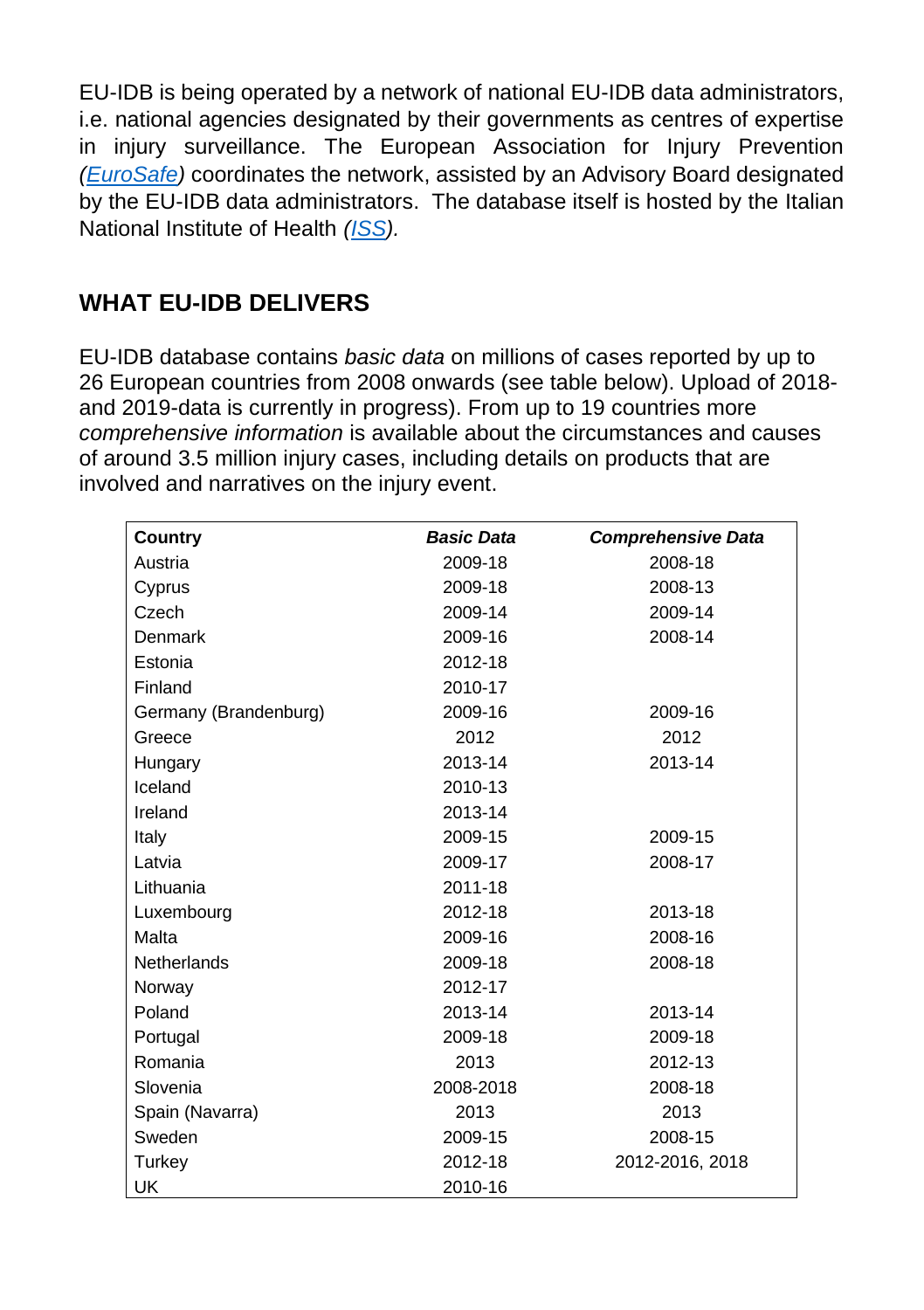Analysis of EU-IDB basic data provides statistical insight into the incidence of injuries according to broad categories road-traffic, workplace, school, home and leisure, sport accidents and violence – e.g. by age-group, gender, causes and types of injury, country and year (see figure below).



Analysis of the more comprehensive dataset with information on external circumstances provides for example tabulations of product-related injuries and main categories of products involved, for instance those involving DYI-tools (see figure below).